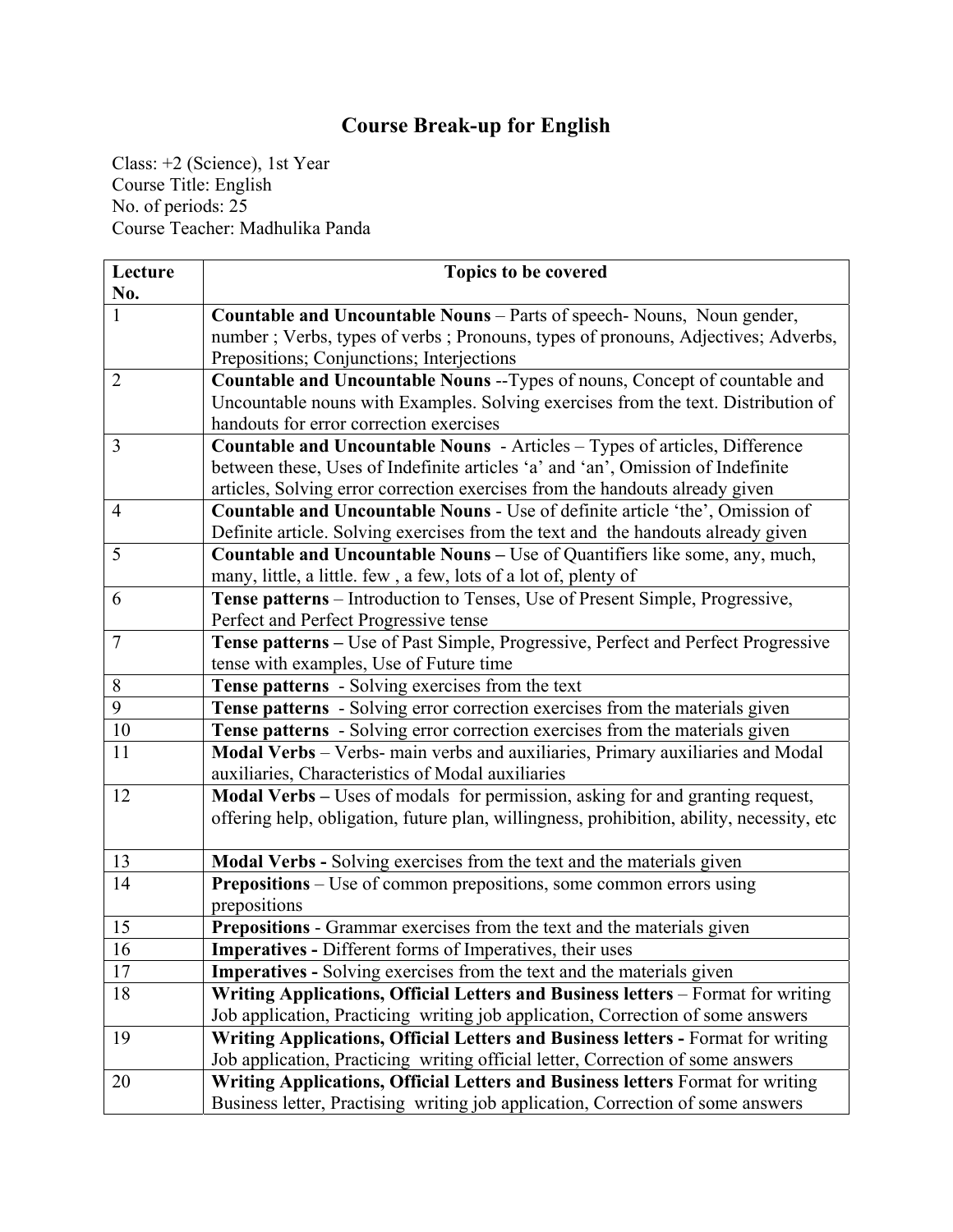|    | Writing Applications, Official Letters and Business letters – Discussion of a |
|----|-------------------------------------------------------------------------------|
|    | variety of questions                                                          |
| 22 | Using Graphics – Verbal and Non-verbal communication, Transfer from verbal to |
|    | pictorial representation                                                      |
| 23 | Using Graphics - Transferring information from graph, bar graph, pie chart    |
| 24 | Using Graphics - Transferring information from table, diagram, map            |
|    | Revision and doubt clearing                                                   |

Class: +2 (Science), 1<sup>st</sup> Year Course Title: English No. of periods: 25 Course Teacher: Anjali Tripathy

| Lecture No.    | Topics to be covered                                                             |
|----------------|----------------------------------------------------------------------------------|
| $\mathbf{1}$   | Introduction to the syllabus and Question pattern; Distribution of Handouts      |
| $\overline{2}$ | Three Questions- 1: Introduction to the Works of Leo Tolstoy, Reading the        |
|                | Text                                                                             |
| 3              | Three Questions- 2: Narration and discussion of the story                        |
| $\overline{4}$ | Three Questions- 3: Discussion of Questions-Answers, Writing Activity            |
| $\overline{5}$ | After Twenty Years- 1: Introduction to the author, theme and characters,         |
|                | Reading the text, Vocabulary activities                                          |
| 6              | After Twenty Years- 2: Detailed Narration and Discussion of the Text             |
| $\overline{7}$ | After Twenty Years- 3: Solving questions                                         |
| 8              | The Open Window- 1: Introduction to the Short Fiction of Saki                    |
| 9              | The Open Window- 2: Detailed Narration and Interpretation of the Text            |
| 10             | The Open Window- 3: Major Themes in the story, Solving questions                 |
| 11             | Writing a Paragraph- 1: Format, Topic sentence, Sequence                         |
| 12             | Writing a Paragraph- 2: Connectives, Unity- Cohesion and Coherence               |
| 13             | Developing Ideas into Paragraph- 1: Narration, Description                       |
| 14             | Developing Ideas into Paragraph- 2: Exposition, Argumentation/ Persuasion        |
| 15             | Developing Ideas into Paragraph- 3: Class Practice                               |
| 16             | Revision of course covered, discussing sample questions                          |
| 17             | Writing Personal Letters and Notes- 1: Parts of a personal letter, types, sample |
| 18             | Writing Personal Letters and Notes- 2: Letters of invitation, samples            |
| 19             | Writing Personal Letters and Notes- 3: Writing activities in the class           |
| 20             | Writing Personal Letters and Notes- 4: Writing personal notes, samples,          |
|                | Homework- Questions on writing personal notes                                    |
| 21             | Checking the questions-answers of personal notes                                 |
| 22             | Marriage- 1: Autobiography and biography, Reading from the text (by the          |
|                | teacher), Listening practice- Summarising the read out contents by students      |
| 23             | Marriage-2: Narrating the text, Discussion of Questions-Answers                  |
| 24             | Discussion of common writing errors by students                                  |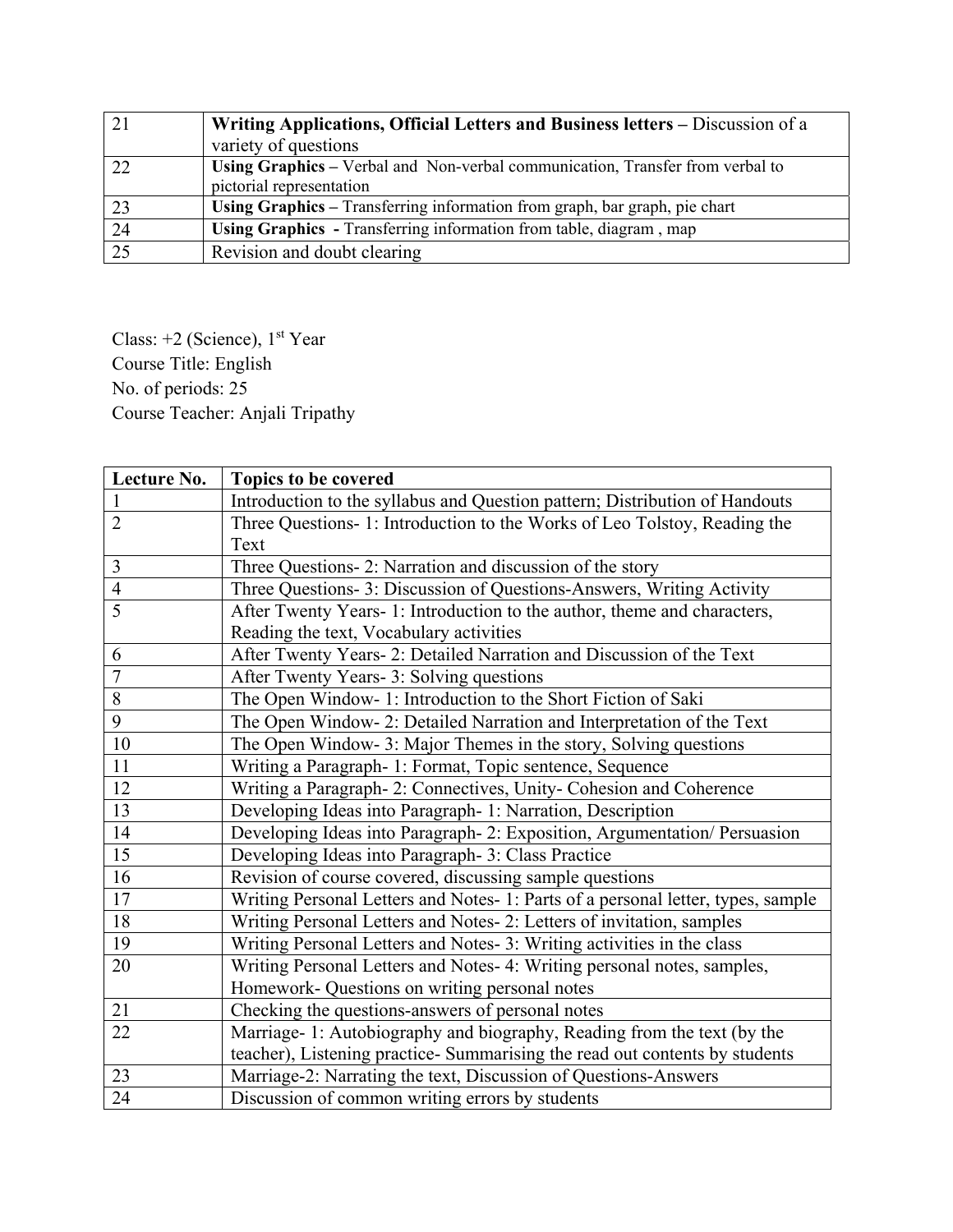| Revision, discussing a model question, teaching how to present answers in the |
|-------------------------------------------------------------------------------|
| examination                                                                   |

Class: +2 (Science), 1st Year Course Title: Compulsory English No. of periods: 24 Course Teacher: Mrs.Debashreemayee Das

| Lecture No.    | <b>Topics to be Covered</b>                                           |
|----------------|-----------------------------------------------------------------------|
|                | Discussion of syllabus, meaning of Reading Comprehension              |
|                | Steps of Reading a text                                               |
|                | Discussion of rules for writing an answer                             |
| $\overline{2}$ | "Standing up for yourself": Introduction to the author                |
|                | Discussion of author's early life in Moscow                           |
|                | Discussion of reasons that made every boy scared of Red               |
| 3              | Discussion of author's first encounter with Red                       |
|                | Discussion of the method that the speaker choose to fight against Red |
|                | Justification of the title                                            |
| $\overline{4}$ | Question-answer writing Practice, Vocabulary activities               |
| 5              | "The Legend Behind a Legend": Introduction to the Chapter             |
|                | First meeting of the author with Khairi                               |
| 6              | The interesting story about Khairi shared by Mr. Chaudhury            |
|                | Mr. Chaudhury's first meeting with Khairi                             |
| $\overline{7}$ | The last meeting of author with Mr. Chaudhury                         |
|                | Question-Answer writing practice and Home work                        |
| 8              | Post-reading activities and Reading Comprehension Practice test -1    |
| 9              | "The Golden Touch": Introduction to the author and his works          |
|                | Discussion of King Midas and his wishes                               |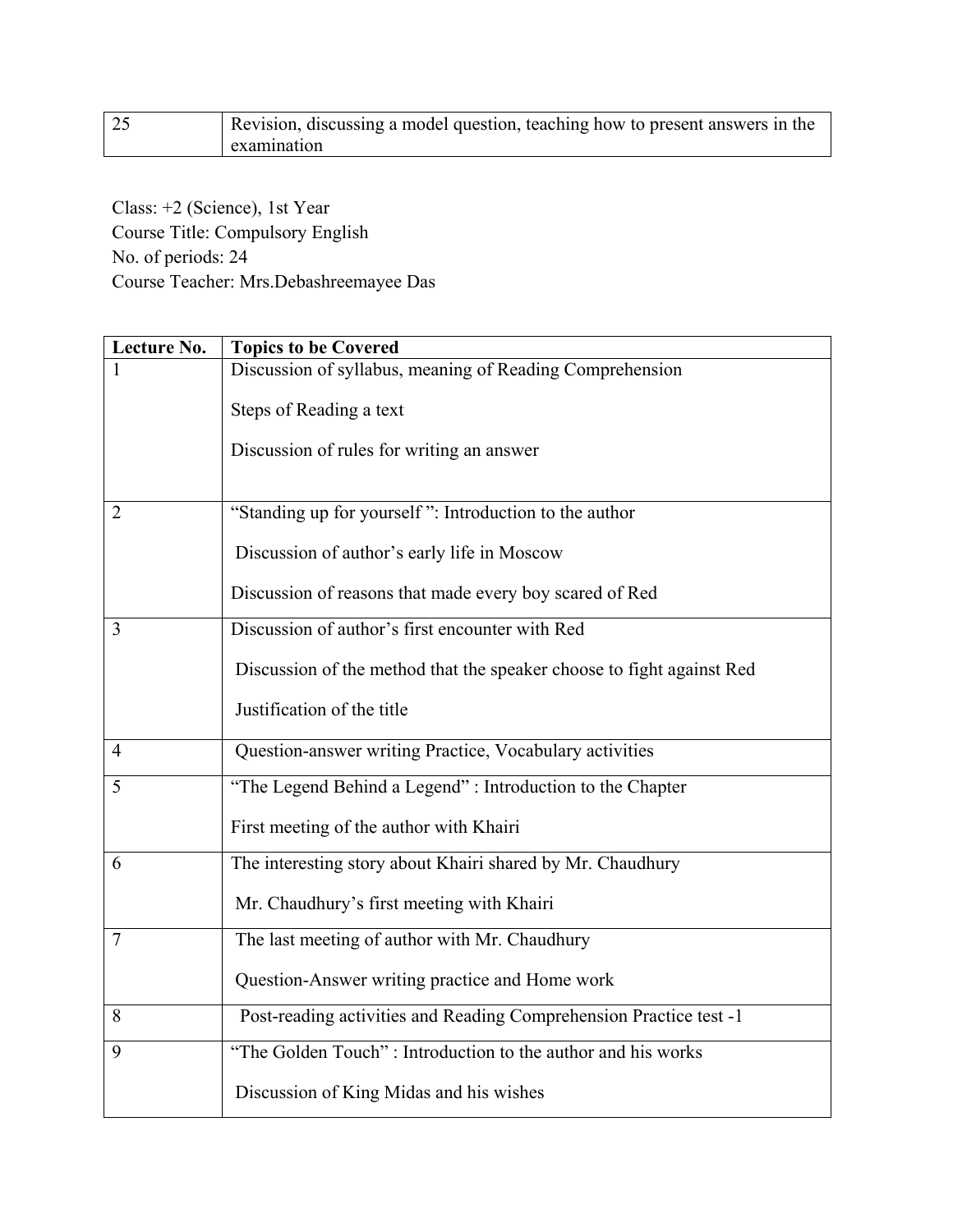| 10 | Experience of King Midas after getting golden Touch                                                             |
|----|-----------------------------------------------------------------------------------------------------------------|
|    | Regret of King Midas and happy ending of the story                                                              |
| 11 | Reading Comprehension Practice test-2 & discussion of Post-Reading<br>activities.                               |
| 12 | Format of writing telegram with examples                                                                        |
|    | Practice of writing telegrams                                                                                   |
| 13 | Format of writing E mails and personal advertisements                                                           |
|    | Examples will be given and exercises will be practiced.                                                         |
| 14 | Discussion of Format of Writing Notice with examples                                                            |
|    | Practice of writing notices                                                                                     |
| 15 | Writing Practice test-3                                                                                         |
| 16 | Revision, doubt- clearing class                                                                                 |
| 17 | " In London in Minus Fours" : Introduction to the author                                                        |
|    | Discussion of Gandhiji's arrival and stay at London as India's emissary to the<br>second Round table conference |
|    | Justification of the title                                                                                      |
| 18 | Discussion of Gandhiji's personal qualities                                                                     |
|    | Question-Answer writing practice                                                                                |
| 19 | Discussion of post-reading activities and Reading comprehension practice<br>test-4                              |
| 20 | "The Cancer fight from Hiroshima to Houston": Introduction to the author                                        |
| 21 | Difference between proton and photon therapy                                                                    |
| 22 | Komaki's journey from Hiroshima to Houston                                                                      |
|    | Discussion of Post-reading activities                                                                           |
| 23 | Question - Answer writing practice                                                                              |
| 24 | Revision & Doubt cleaning class                                                                                 |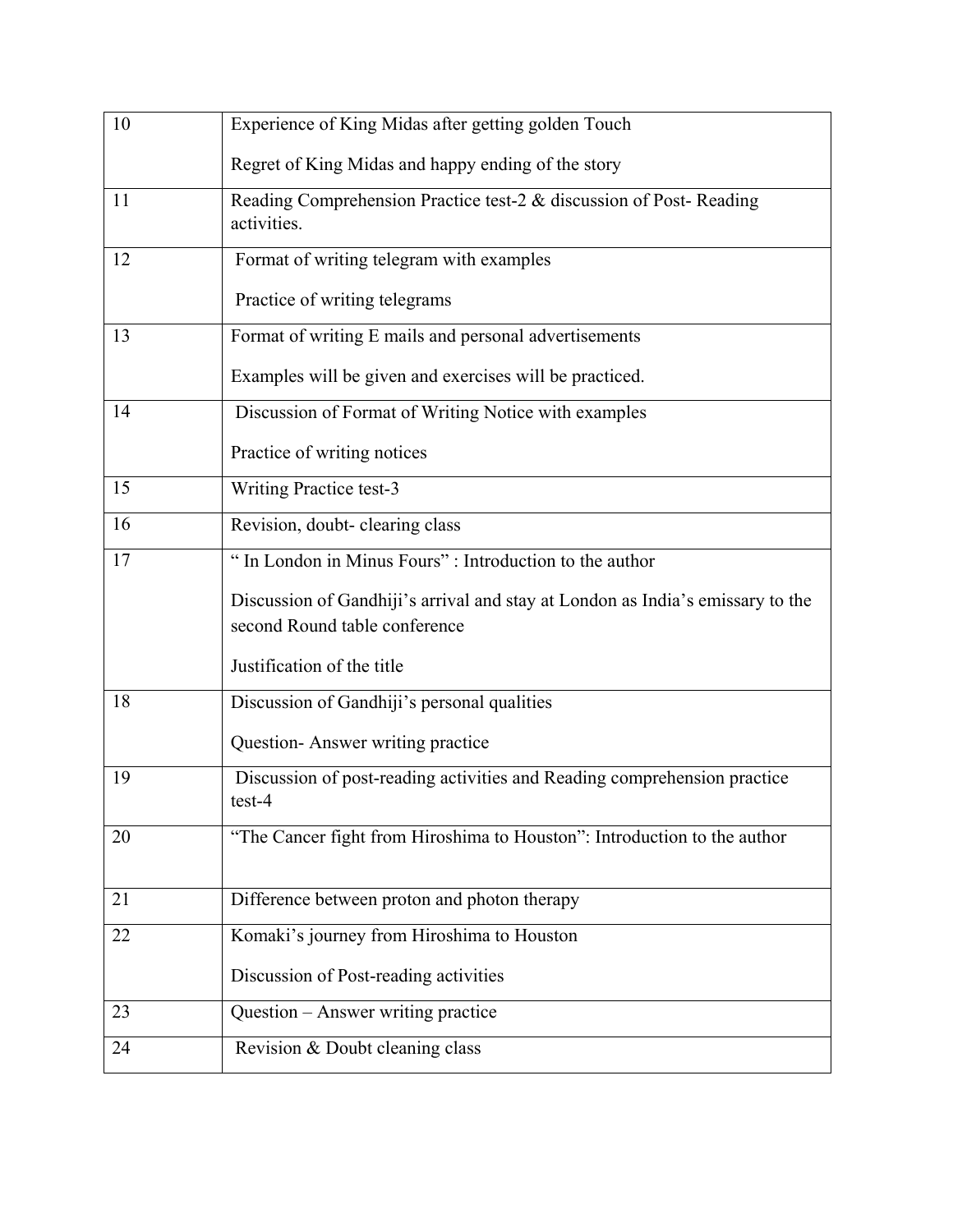## P.Muralidhar Sharma

| Lecture-1  | Importance of Reading Poetry in the Language Classroom                     |
|------------|----------------------------------------------------------------------------|
|            | Introduction to Poetic Devices and their Significance                      |
|            | Discussion of excerpts chosen from the examples cited by students          |
|            | (Distribution of hand-outs for discussion in the next class)               |
| Lecture-2  | Life and Works of Robert Frost                                             |
|            | Introduction to the Poetry of Robert Frost                                 |
|            | Major Themes and Symbols in the Poetry of Frost                            |
| Lecture-3  | Close reading of Frosts's "Stopping by Woods on a Snowy Evening"           |
|            | Textual analysis and interpretation                                        |
|            | Discussion on the use of poetic devices in the text                        |
|            | (Assignment-1)                                                             |
| Lecture-4  | Students' responses on the poem discussed in the previous class            |
|            | Discussion of examples taken from other poems of Robert Frost with similar |
|            | themes                                                                     |
|            | Solving questions on the poem followed by a brief discussion               |
| Lecture-5  | Romantic Poetry: The Beginnings                                            |
|            | <b>Features of Romantic Poetry</b>                                         |
|            | Introduction to the Poetry of Thomas Moore                                 |
|            | (Distribution of hand-outs for discussion in the next class)               |
| Lecture-6  | Close reading of Thomas Moore's "Oft in the Stilly Night"                  |
|            | Detailed commentary on the poem followed by analysis and interpretation    |
|            | Discussion on the significance of nostalgia and recollection in the poem   |
|            | (Assignment-2)                                                             |
| Lecture-7  | Students' responses on the poem discussed in the previous class            |
|            | Relating the poem to other poems of Moore                                  |
|            | Solving questions on the poem followed by a brief discussion               |
| Lecture-8  | Introduction to the Lake School of Poets                                   |
|            | Robert Southey and his Works                                               |
|            | Major Themes in the Poetry of Southey                                      |
|            | (Distribution of hand-outs for discussion in the next class)               |
| Lecture-9  | Close Reading and Analysis of Southey's "The Inchcape Rock"                |
|            | Discussion on the Elements of Humour in the Poem                           |
|            | Major Themes in the Poem                                                   |
|            | (Assignment-3)                                                             |
| Lecture-10 | Students' responses on the poem discussed in the previous class            |
|            | Relating the poem to other poems with humour as an important element       |
|            | Solving questions followed by brief discussion                             |
| Lecture-11 | Introduction to the Ode and its Features                                   |
|            | The Ode in the English Poetic Tradition                                    |
|            | Examples of Odes from Different Periods                                    |
|            | (Distribution of hand-outs for discussion in the next class)               |
| Lecture-12 | Detailed discussion of Elizabeth Pinard's "To my True Friend"              |
|            | Analysis and Commentary on the Poem                                        |
|            | Major Themes in the Poem                                                   |